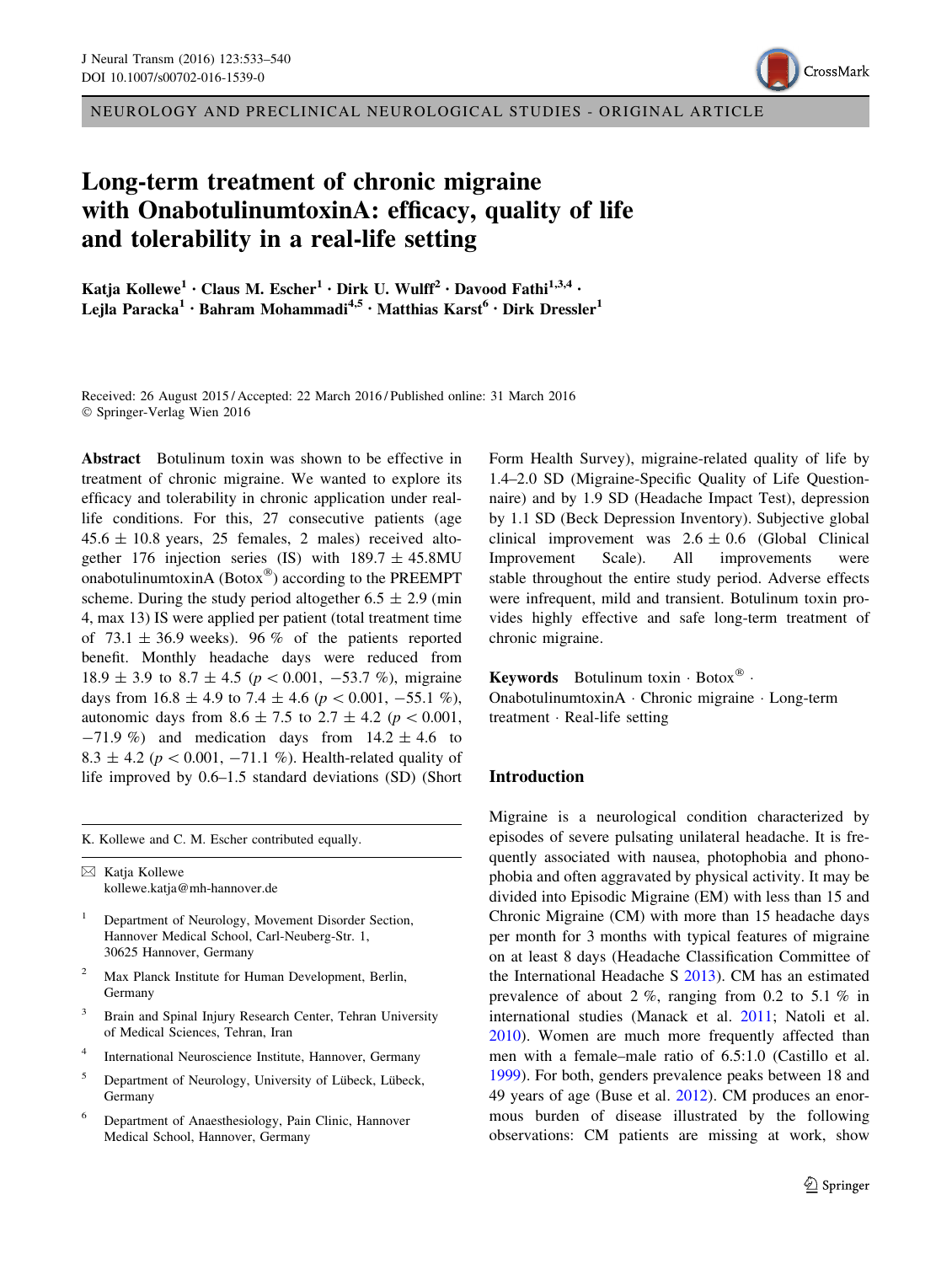reduced household productivity (Bigal et al. [2008\)](#page-6-0), are less likely to be employed full-time, have lower incomes and may be occupationally disabled (Buse et al. [2010](#page-6-0)). CM patients also have an increased risk for comorbidities such as depression, stroke, chronic obstructive pulmonary disease, asthma bronchiale (Katsarava et al. [2012\)](#page-7-0) and medication overuse (Bigal et al. [2004\)](#page-6-0). They require more primary care visits, specialist visits, emergency room visits and are hospitalized more often (Blumenfeld et al. [2011\)](#page-6-0) all together amounting to a substantial loss of quality of life (Blumenfeld et al. [2011;](#page-6-0) Guitera et al. [2002\)](#page-6-0).

Treatment of migraine can be acute and prophylactic. Acute treatment is basically identical in CM and EM. However, it is important to restrict intake of migraine aborting drugs to 10 days per month to avoid Medication Overuse Headache (Headache Classification Committee of the International Headache S [2013\)](#page-6-0). Prophylactic treatment includes substances such as metoprolol, propranolol, flunarizine, valproate and topiramate.

Long-term treatment of CM should include treatment of comorbidities, non-pharmacological prophylaxis (e.g. physical exercise, behavioral therapy, biofeedback treatment, progressive muscle relaxation) (Diener and Weimar [2012\)](#page-6-0), avoidance of migraine triggers and modification of risk factors including losing weight, avoiding caffeine, alcohol and stress and getting sufficient sleep (Schwedt [2014\)](#page-7-0).

However, both, acute and prophylactic treatment of migraine may produce adverse effects. In acute migraine treatment abortive migraine attacks remain. Search for new effective and safe migraine drugs, therefore, remains a challenge.

Positive effects of onabotulinumtoxinA on migraine was first noticed in patients receiving treatment for blepharospasm (Dressler, personal observations) and hyperfunctional facial lines (Binder et al. [2000\)](#page-6-0). However, several subsequent studies failed to demonstrate positive effects on migraine and tension headaches (Evers et al. [2002;](#page-6-0) Jackson et al. [2012](#page-6-0); Petri et al. [2009;](#page-7-0) Rollnik et al. [2000;](#page-7-0) Silberstein et al. [2000\)](#page-7-0). Eventually, two multicenter, randomized, placebo-controlled clinical trials conducted by the Phase III Research Evaluating Migraine Prophylaxis Therapy (PREEMPT) study group demonstrated positive effects on the number of headache days and migraine days in CM patients (Aurora et al. [2010](#page-6-0)). This effect was confirmed as a primary endpoint in the second trial (Diener et al. [2010](#page-6-0)). Pooled data from both trials show that treatment is safe, well tolerated (Aurora et al. [2014](#page-6-0)) and increases quality of life (Lipton et al. [2011\)](#page-7-0). With these positive results onabotulinumtoxinA was approved for treatment of CM in September 2011 by the Federal Institute for Drugs and Medical Devices (FDA) and subsequently many other registration authorities world-wide. In Germany the Bundesinstitut für Arzneimittel und Medizinprodukte (BfARM) approved onabotulinumtoxinA for treatment of CM in patients unresponsive to conventional treatment. Guidelines of the Deutsche Gesellschaft für Neurologie (DGN) recommend onabotulinumtoxinA as effective in the prophylactic treatment of CM with or without medication overuse. It should, however, only be used by physicians experienced in diagnosis and treatment of CM (Diener and Weimar [2012](#page-6-0)).

## Methods

Study design The study design was based on a prospective observational design approved by the local ethical committee. Written consent was obtained from every patient entering the study. The observation period started 4 weeks before the first BT injection series (IS) was applied and ended 8 weeks after the fourth IS. Altogether four treatment cycles were recorded each lasting approximately 12 weeks. Throughout the observation period patients were asked to keep a headache diary. Assessment of health-related quality of life, migraine-related quality of life and depression was carried out before the first IS and 6 weeks after each of the four subsequent IS. The extension period included all treatment cycles after the observation period. Throughout the observation and the extension period BT therapy parameters including global clinical improvement, single BT dose, latency and duration of effect, as well as adverse effects were monitored.

Patients Between January 2012 and March 2014 altogether 27 consecutive patients with CM were enrolled. All patients were diagnosed with CM according to International Headache Society criteria and had received prophylactic treatment with at least one substance in the past with either insufficient effect or intolerable adverse effects. From all patients a medical history, a complete neurologic examination and magnetic resonance imaging (MRI) were obtained.

Botulinum toxin therapy For comparison reasons BT therapy was performed according to the PREEMPT injection scheme: 200 MU of onabotulinumtoxinA were diluted with 5 ml  $0.9 \%$  NaCl/H<sub>2</sub>0 yielding a concentration of 40 MU/ml. In the initial IS a total of 155 MU were applied to the M. corrugator (5 MU), M. procerus (5 MU), M. frontalis (10 MU), M. temporalis (20 MU), M. occipitalis (15 MU), cervical paraspinal muscles (10 MU) and M. trapezius (15 MU) on one side of the head (Blumenfeld et al. [2010](#page-6-0)). In subsequent IS up to 40 MU could be additionally administered into the M. trapezius (10 MU), M. occipitalis (5 MU) and M.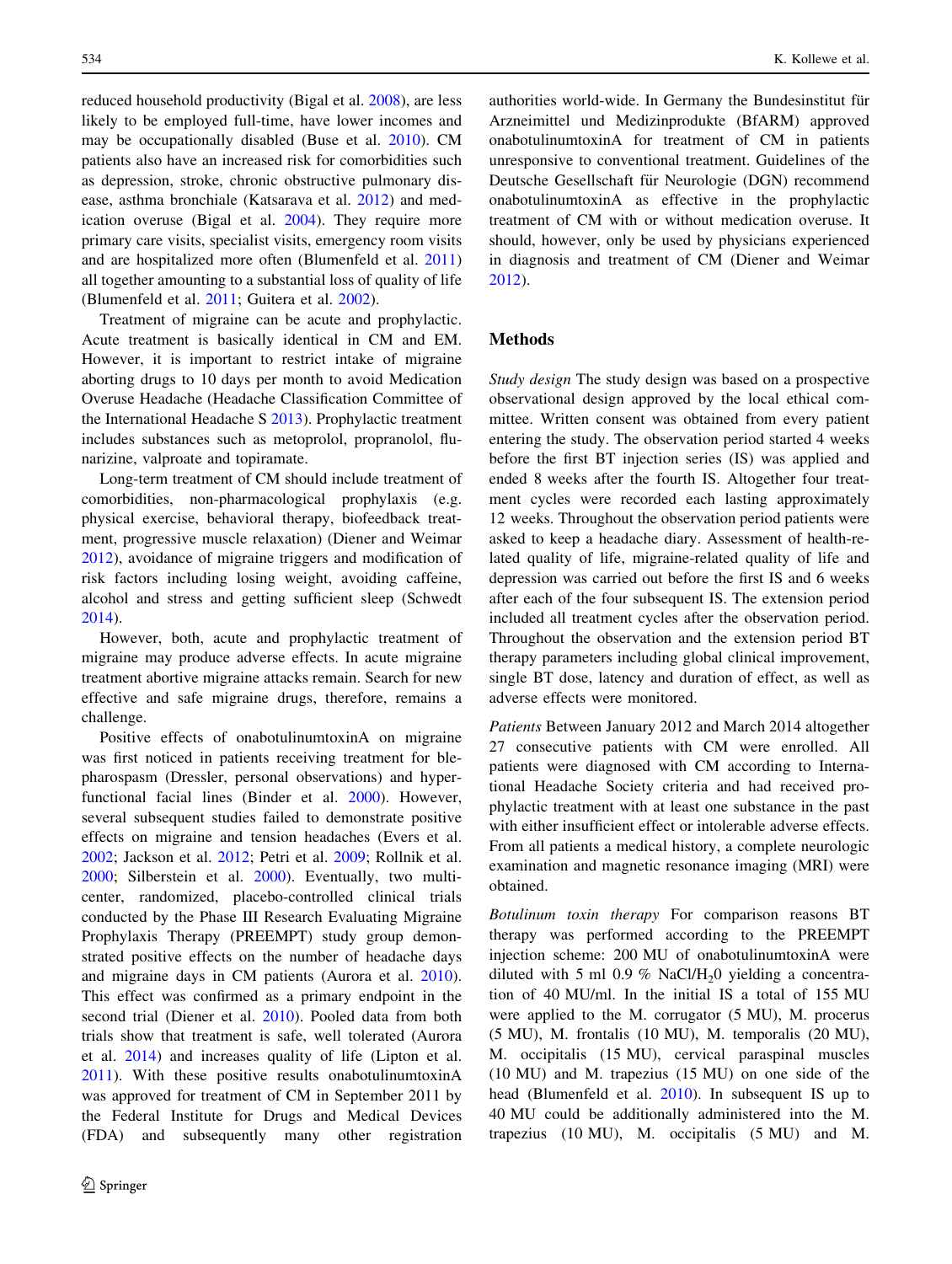temporalis (5 MU) if patients reported additional painful spots or unilateral accentuation of pain by a follow the pain (FTP) strategy. In this case the maximum BT dose was 195 MU.

Botulinum toxin therapy parameters For every treatment cycle during the observation and the extension period the total BT dose applied as well as the target muscles selected together with their individual BT doses were recorded. BT's therapeutic effect was described by its latency (time between BT application and first signs of therapeutic effects, given in days) and its duration (time between BT application and first signs of wearing off of the therapeutic effect, given in weeks).

Efficacy parameters With the headache diary the patient documented headache days (days with more than 4 h of headache irrespective of pain quality and associated symptoms), migraine days (days with typical features of migraine), autonomic days (days with migraine and nausea or vomiting), medication days (days with intake of acute pain medication) and adverse effects.

Global clinical improvement compared to pre-treatment status was rated by the patient with the Global Clinical Improvement Scale (GCI). The GCI gives a general rating of the therapeutic effect and consists of a 4-point scale  $(0 = no, 1 =$  slight,  $2 =$  moderate,  $3 =$  marked improvement in severity and function). It resembles scales described elsewhere (Kollewe et al. [2010](#page-7-0), [2015](#page-7-0); Mohammadi et al. [2009](#page-7-0); Rollnik et al. [2000](#page-7-0)). Health-related quality of life was documented by the patient with the Short Form Health Survey (SF-36). It consists of eight scaled scores: vitality, physical functioning, bodily pain, general health perceptions, physical role functioning, emotional role functioning, social role functioning, mental health. The raw scores are transformed into scale scores from 0 to 100, higher scale scores refer to better health related quality of life.

Migraine-related quality of life was assessed by the patient on the Migraine-Specific Quality of Life Questionnaire (MSQ), which evaluates the impact of migraine on quality of life during the past 4 weeks (Jhingran et al. [1998\)](#page-7-0). It is divided in three domains: role function restrictive, role function preventive and emotional function. It has been validated for CM (Bagley et al. [2012](#page-6-0)). Item scores are transformed into scale scores ranging from 0 to 100. Higher scale scores reflect a better migrainerelated quality of life. Migraine-related quality of life was also assessed by the patient with the Headache Impact Test (HIT-6) originally designed to provide a global measure of adverse headache impact (Kosinski et al. [2003](#page-7-0)). It has been specifically validated for CM (Yang et al. [2011](#page-7-0)). Its six items are summed up to scores from 36 to 78, lower scores mean better migraine-related quality of life, a total score above 60 indicates a severe impact on migraine-related quality of life.

Depression was evaluated with the Beck Depression Inventory (BDI) a validated 21-item screening test for depression (Kühner et al.  $2007$ ). It is also one of the most widely used instruments for measuring depression severity. Each item is scored with a value from 0 to 3. Item scores are then summed up. It differentiates between no/minimal depression  $(\leq 13)$ , mild depression  $(14-19)$ , moderate depression (20–28) and severe depression ( $\geq$ 29).

Statistical analysis Statistical analysis of our data was conducted with the Statistical Package for the Social Sciences (SPSS, Version 19, IBM, Ehningen, Germany). All averages are given in mean  $\pm$  standard deviation (SD). Headache diary data from the pre-treatment time were compared with diary data from week 4 to week 8 after each IS as there is a latency of effect in the first 2 weeks and a decline of effect after approximately 10 weeks. Data from SF-36, MSQ, HIT-6 and BDI before the initial treatment were compared with data 6 weeks after each of the subsequent IS. For the statistical analysis we used repeated measures ANOVA with IS as the within-subject factor. In order to test whether sphericity was violated a Mauchly-Test was carried out. Where the Mauchly-Test was found to be significant, we used a Greenhouse-Geisser correction.

In addition to the ANOVA analysis, pre- and post-treatment values of the data collected (diary data, SF-36, MSQ, HIT-6, BDI) were compared. For this purpose we computed the average of all post-treatment time points of the observation period (IS 1, IS 2, IS 3, IS 4) and compared the result with the value taken before the first BT-treatment. To this end a twosided t test was carried out. We also present average absolute improvements (IMP) and average proportional improvements in percentage points (IMP %; only for parameters satisfying ratio scale properties). Finally, we report for all efficacy parameters Cohen's d, which expresses the size of an improvement in terms of its standard deviation (Cohen [1992\)](#page-6-0).

In order to classify the response to BT therapy we compared pre-treatment headache days to post-treatment headache days. Patients, who showed a reduction of  $>50 \%$ were defined as responders, a reduction between 30 and 50 % were defined as partial responders and a reduction between 0 and 30 % were defined as non-responders.

# Results

Patients 27 Patients (age  $45.6 \pm 10.8$  years, 25 females, 2 males, CM duration  $27.5 \pm 12.1$  years) were enrolled in this study. 22 of the patients received all four IS of the observation period and continued therapy throughout the extension period. One patient dropped out after the second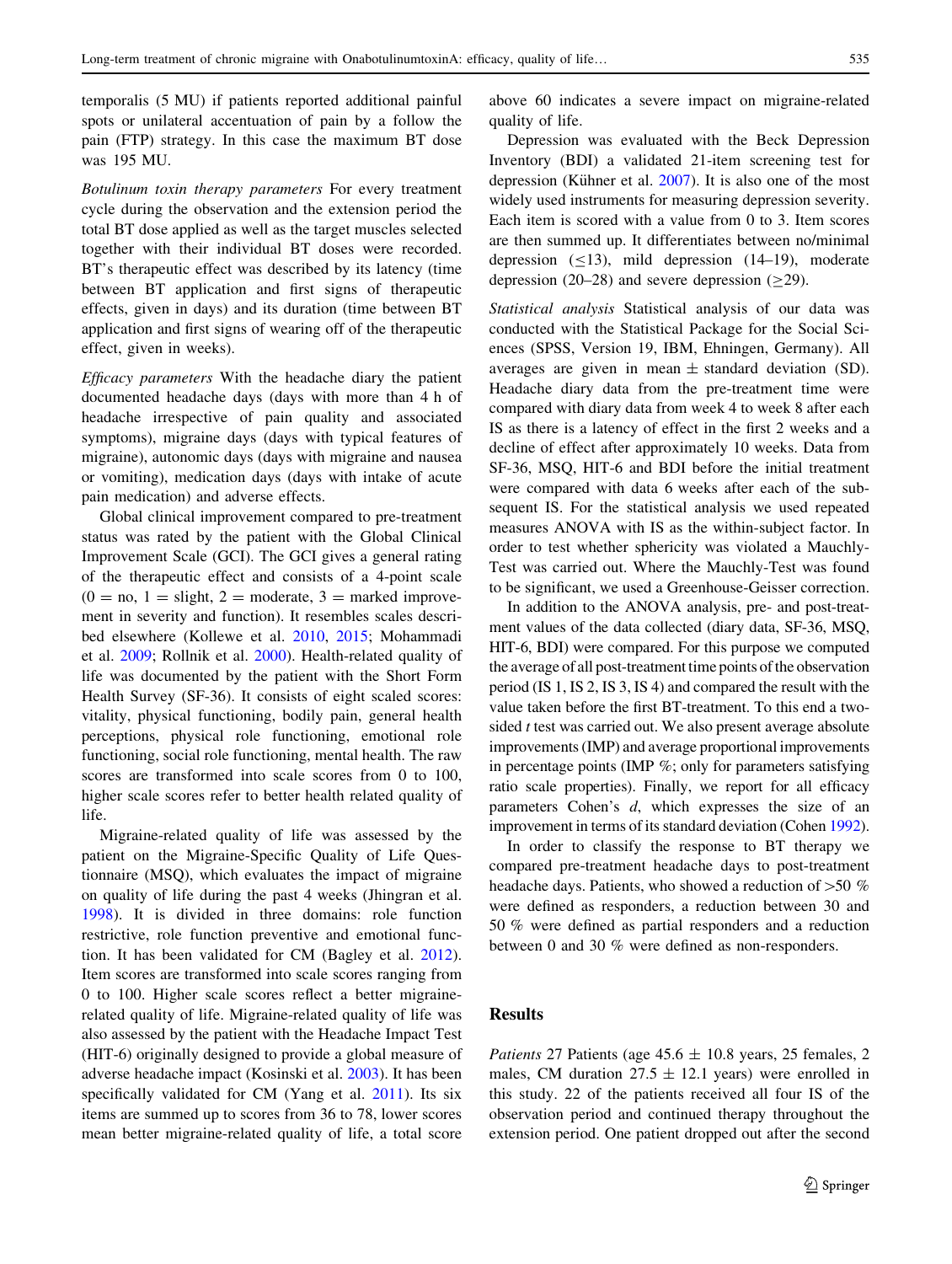IS because of continued therapy failure, one due to headache improvement after the first IS, one due to relocation after first IS, one due to attempted pregnancy after third IS. One patient was excluded from the study after the third IS due to failure to complete the questionnaires.

At study entry, 50 % of the patients received additional prophylactic medication (26.9 % amitriptyline, 7.7 % beta blocker, 3.8 % topiramate, 3.8 % pregabaline, 7.6 % multiple prophylactic drugs). Medication overuse was detected in 61.0 % of the patients (47.8 % with triptane on more than 10 days per month, in 8.7 % with non-steroidal anti-inflammatory drugs on more than 15 days per month, 4.3 % with a combination overuse).

BT therapy Altogether 176 IS were recorded, 100 in the observation period, 76 in the extension period. During the observation and the extension period altogether  $6.5 \pm 2.9$ (minimum 4, maximum 13) IS were applied per patients equaling a total treatment time of 73.1  $\pm$  36.9 weeks. The BT dose was  $189.7 \pm 45.8$  MU. The therapeutic BT effect started after  $5.5 \pm 4.1$  days and lasted for 10.4 ± 2.0 weeks. In 23 of 176 treatment cycles (13.1 %) adverse effects were reported. In 5.7 % neck muscle weakness occurred, in 3.4 % myalgia, in 2.3 % headache (migraine attack within 1 day after BT injection), in 1.1 % ptosis and in 0.6 % haematoma. All of the reported adverse effects were transient and did not lead to abandonment of therapy.

*Efficacy* 26 out of the 27 patients  $(96.3\%)$  reported a therapeutic effect. According to our responder definition 17 patients (63.0 %) were responders, 7 patients (25.9 %) partial responders and 3 patients (11.1 %) non-responders.

As shown in Table [1](#page-4-0) headache days were significantly reduced from  $18.9 \pm 3.9$  to  $8.7 \pm 4.5$  ( $p < 0.001$ ;  $-53.7 \%$ ), migraine days from  $16.8 \pm 4.9$  to  $7.4 \pm 4.6$  $(p < 0.001; -55.1 \%)$ , autonomic days from 8.6  $\pm$  7.5 to  $2.7 \pm 4.2$  ( $p < 0.001$ ;  $-71.9$  %) and medication days from 14.2  $\pm$  4.6 to 8.3  $\pm$  4.2 ( $p < 0.001$ ; -40.3 %) throughout the observation period. Figure [1](#page-4-0) shows stability of the improvement throughout the observation period.

Table [2](#page-5-0) shows significant improvement of all SF-36 items by 0.6–1.5 standard deviations, of all MSQ items by 1.4–2 standard deviations, of HIT-6 by 1.9 standard deviations and of BDI by 1.1 standard deviations. GCI was  $2.6 \pm 0.6$ . Again, all improvements were stable throughout the observation period.

### **Discussion**

Patients In our prospective study we studied 27 CM patients who underwent BT therapy in a real-life situation. Our study cohort was representative for CM patients.

Female predominance and mean age between 40 and 50 years have been found in previous sociodemographic (Blumenfeld et al. [2011](#page-6-0); Buse et al. [2010](#page-6-0)) and interventional studies (Aurora et al. [2011](#page-6-0); Cernuda-Morollon et al. [2014](#page-6-0); Conway et al. [2005](#page-6-0); Diener et al. [2007;](#page-6-0) Freitag et al. [2008](#page-6-0); Silberstein et al. [2000\)](#page-7-0). Also the high prevalence of medication overuse is in line with other studies (Cernuda-Morollon et al. [2014;](#page-6-0) Diener et al. [2010](#page-6-0); Khalil et al. [2014](#page-7-0)). Although concomitant depression is common in CM patients (Buse et al. [2010;](#page-6-0) Cernuda-Morollon et al. [2014](#page-6-0)), mean BDI before treatment is twice as high in our patients as in previously reported patients with chronic daily headache (Dodick et al. [2005](#page-6-0)) or CM (Diener et al. [2007](#page-6-0)).

Efficacy In our study occurrence of headache days, migraine days and medication days prior to treatment are similar to the occurrence described in the PREEMPT study (Aurora et al. [2011](#page-6-0)), but range below the rates of earlier studies in patients with CM or medication overuse headache (Conway et al. [2005](#page-6-0); Dodick et al. 2005; Magalhães et al. [2010](#page-7-0); Sandrini et al. [2011](#page-7-0)). Our data show considerable and highly significant improvements of 40.3–71.9 % in headache days, migraine days and medication days in 96.3 % of our patients. All of these effects are stable throughout the entire study period. Whilst no data has been published so far on BTinduced improvement of autonomic symptoms in CM, our data show considerable and highly significant improvement also on autonomic days. It remains unclear, whether this effect is caused indirectly by reduction of migraine days or by additional direct effects.

BT's therapeutic effects have a considerable and highly significant impact on the patient's quality of life, which was initially highly impaired. Quality of life improvement was documented by improvements of the all SF-36 items by 0.6–1.5 standard deviations, improvements of all MSQ items by 1.4–2 standard deviations, by improvement of HIT-6 by 1.9 standard deviations and by improvement of BDI by 1.1 standard deviations. Effects documented in our study are comparable with findings in previous studies on HIT-6 (Aurora et al. [2011;](#page-6-0) Cady et al. [2011](#page-6-0); Khalil et al. [2014](#page-7-0)), SF-36 (Guitera et al. [2002](#page-6-0)) and MSQ (Aurora et al. [2011](#page-6-0); Blumenfeld et al. [2010\)](#page-6-0). Improvement of BDI might theoretically also be caused by additional antidepressive action of BT (Finzi and Rosenthal [2014](#page-6-0); Magid et al. [2014](#page-7-0); Wollmer et al. [2012](#page-7-0)). Global clinical improvement was  $2.7 \pm 0.6$  on the GCI scale indicating a high degree of patient satisfaction.

BT therapy Latency and duration of BT's therapeutic effect in our patients are similar to those observed in BT therapy of cervical dystonia, hemifacial spasm or blepharospasm (Dressler et al. [2014](#page-6-0); Kollewe et al. [2010,](#page-7-0) [2015;](#page-7-0) Mohammadi et al. [2009](#page-7-0)). In our study mean duration of effect was reported with  $10.4 \pm 2.1$  weeks. These findings suggest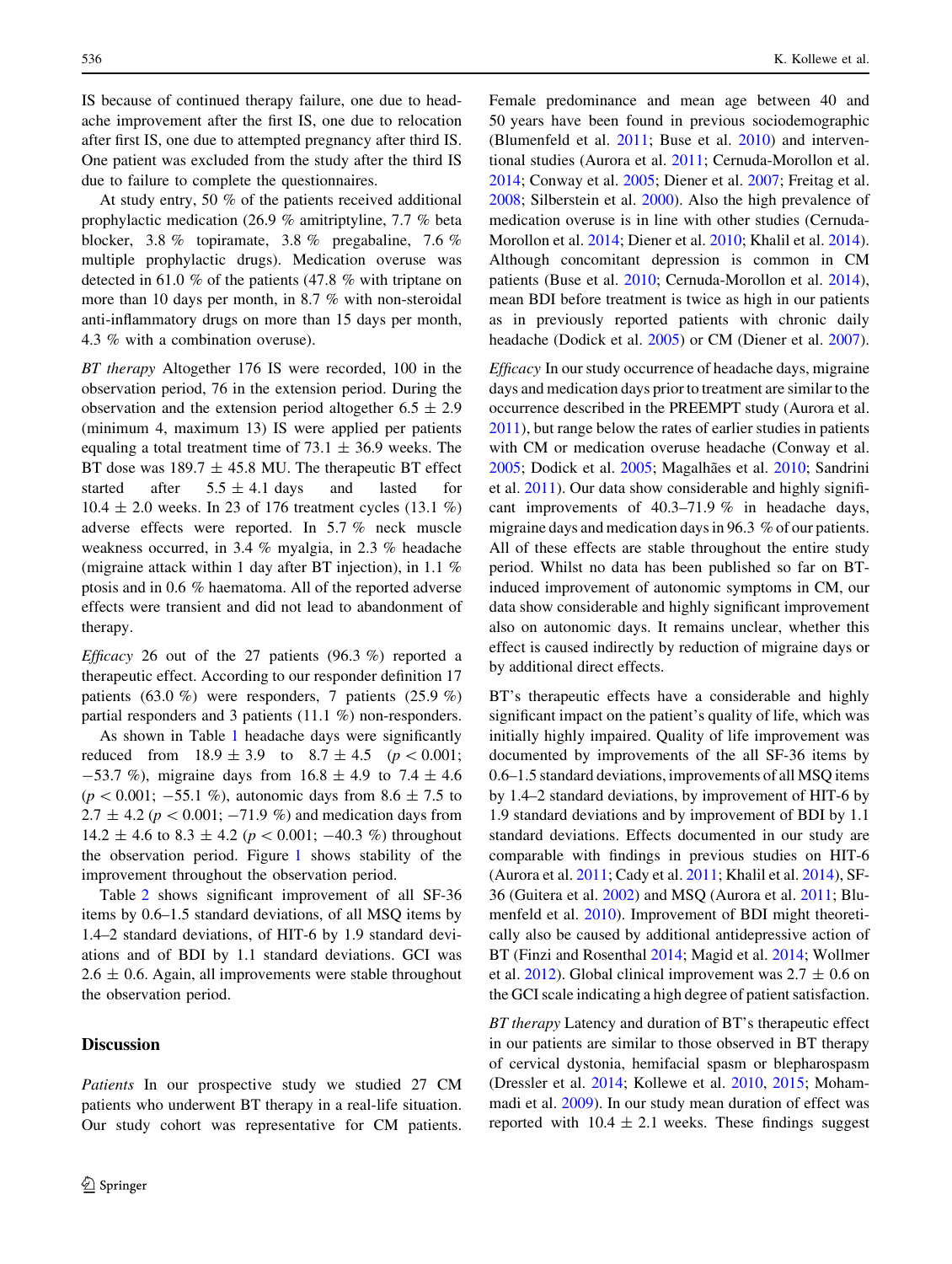<span id="page-4-0"></span>

|                |                                                                 |               |                |                             |               | Table 1 Occurrence of headache, migraine and frequency of medication intake as documented by the migraine diary 4 weeks before initiation of BT therapy                                 |              |               |                                    |                |
|----------------|-----------------------------------------------------------------|---------------|----------------|-----------------------------|---------------|-----------------------------------------------------------------------------------------------------------------------------------------------------------------------------------------|--------------|---------------|------------------------------------|----------------|
|                | Pre-BT IS 1                                                     | S 2           | $\mathbb{S}$ 3 | 1S <sub>4</sub>             | $\ddot{A}$    | $p$ value (ANOVA) $p$ value ( <i>t</i> test) IMP                                                                                                                                        |              |               | MP %                               | Cohen's $d$    |
| Headache days  | $18.9 \pm 3.9$ $9.2 \pm 6.2$ $7.5 \pm 3.7$                      |               |                | $9.1 \pm 5.9$ $9.0 \pm 6.3$ | $8.7 \pm 4.5$ | $-0.001$                                                                                                                                                                                | $<\!\!0.001$ |               | $10.2 \pm 5.1$ $53.7 \pm 21.1$ 2.0 |                |
| Migraine days  | $16.8 \pm 4.9$ 7.3 $\pm 5.9$ 6.0 $\pm 3.7$                      |               | $8.1 \pm 6.4$  | $8.1 \pm 6.8$               | $7.4 \pm 4.6$ | $\overline{\mathrm{0.001}}$                                                                                                                                                             | < 0.001      | $9.4 \pm 5.8$ | $55.1 \pm 22.9$                    | $\frac{1}{2}$  |
| Autonomic days | $8.6 \pm 7.5$ $2.6 \pm 3.1$                                     | $2.5 \pm 3.0$ | $2.8 \pm 6.2$  | $3.0 \pm 6.3$               | $2.7 \pm 4.2$ | $\odot 000$                                                                                                                                                                             | < 0.001      | $5.9 \pm 6.4$ | $71.9 \pm 23.2$                    | $\overline{0}$ |
|                | Medication days 14.2 ± 4.6 8.3 ± 4.4 7.1 ± 3.7                  |               | $8.9 \pm 5.7$  | $8.8 \pm 6.4$               | $8.3 \pm 4.2$ | $-0.001$                                                                                                                                                                                | < 0.001      | $5.9 \pm 6.2$ | $40.3 \pm 25.8$                    | $\frac{1}{1}$  |
|                |                                                                 |               |                |                             |               | y values (ANOVA analysis) indicated for the within-subject comparison and for the pre/post comparison (t test). IMP gives the therapy induced improvement of each parameter             |              |               |                                    |                |
|                |                                                                 |               |                |                             |               | Pre-BT 4 weeks before initiation of botulinum toxin therapy, IS injection series, All mean of IS 1 to IS 4, IMP improvement from Pre-BT to All, IMP % improvement from Pre-BT to All in |              |               |                                    |                |
|                | percentage points, Cohen's d improvement in standard deviations |               |                |                             |               |                                                                                                                                                                                         |              |               |                                    |                |



IS: Injection series

Fig. 1 Development of the migraine diary outcome parameters during the observation period. Outcome parameters were measured 4 weeks before initiation of BT therapy and in the interval of week 4–8 after each injection series

that a routine of 12 weeks between each treatment might be to long for a subgroup of patients. We propose that treatment intervals should be adapted individually for each patient.

Adverse effects rates in our study including muscular weakness, myalgia, ptosis, headache and hematoma are similar to those seen in other BT migraine studies (Aurora et al. [2014](#page-6-0); Cernuda-Morollon et al. [2014;](#page-6-0) Sandrini et al. [2011](#page-7-0)). There was no indication of systemic adverse effects and no indication of BT antibody formation annihilating BT's therapeutic mode of action.

The mechanism of action of onabotulinumtoxinA in CM is still not fully understood. Numerous interactions between BT and pain transduction, transmission, perception and modulation are discussed (Matak and Lackovic [2014](#page-7-0)). In addition to the well-studied muscle relaxant effect BT can modulate the excretion of various neurotransmitters involved in pain pathways including substance P, calcitonin gene-related peptide (CGRP) and glutamate (Cui et al. [2004](#page-6-0); Durham et al. [2004;](#page-6-0) Welch et al. [2000](#page-7-0)). OnabotulinumtoxinA is believed to reduce peripheral sensitization thus leading to a decrease of central sensitization (Aoki [2003](#page-6-0)).

In summary, our study confirms robust efficacy of onabotulinumtoxinA on primary symptoms of CM and their impact on quality of life in a very high percentage of patients treated. Adverse effects are minor and transient. Long-term data provided by this study demonstrate that these effects are continuous and stable and that no longterm adverse effects occur. Blinded studies and further animal studies are necessary to understand the underlying analgesic mechanisms.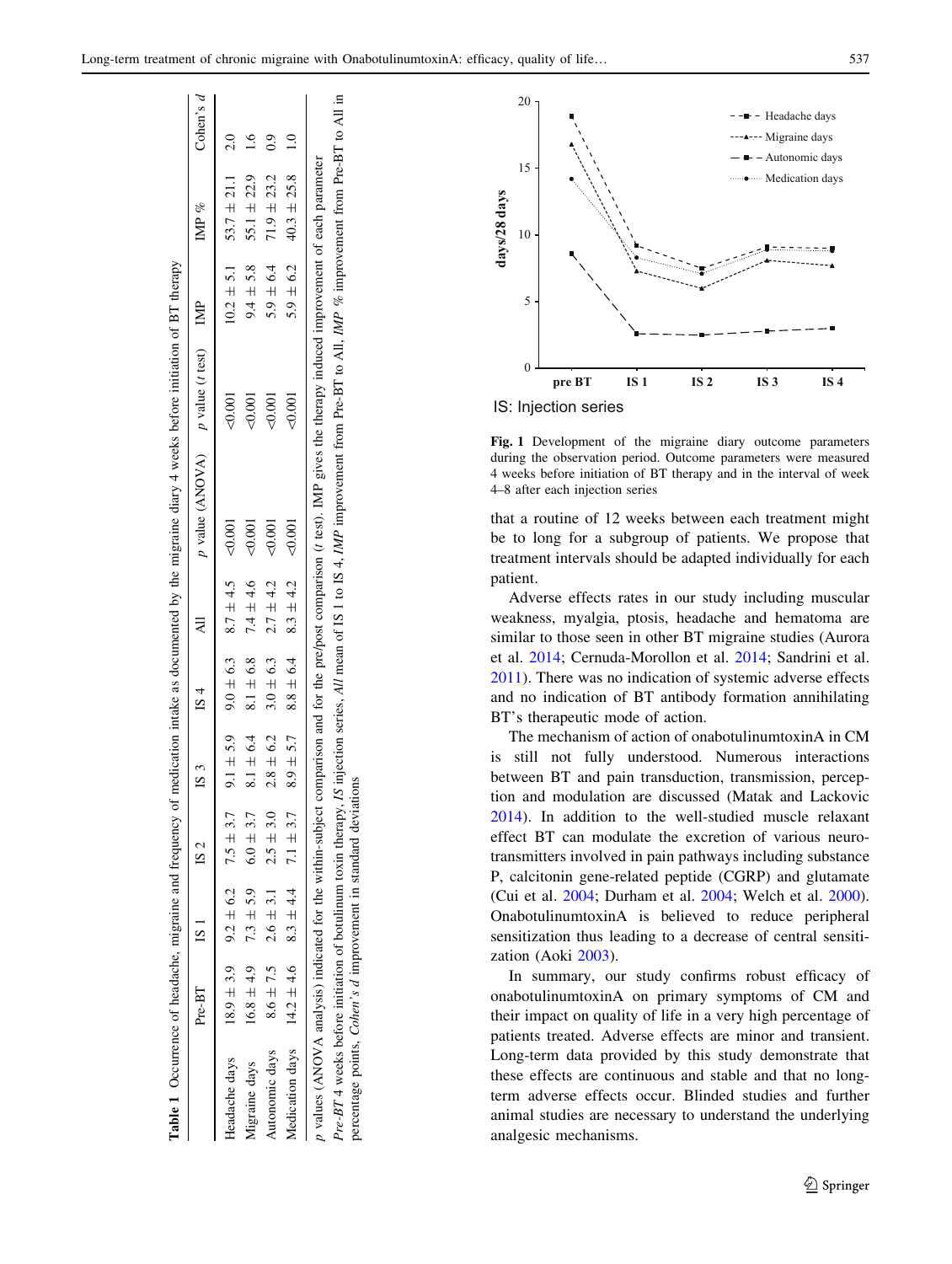<span id="page-5-0"></span>

| Table 2 Study outcome parameters throughout the observation period                                                                                                                                                                                                                                                                                                                                                      |                 |                 |                                |                                |                                |                                            |                                                                                                                                           |                       |                    |                          |
|-------------------------------------------------------------------------------------------------------------------------------------------------------------------------------------------------------------------------------------------------------------------------------------------------------------------------------------------------------------------------------------------------------------------------|-----------------|-----------------|--------------------------------|--------------------------------|--------------------------------|--------------------------------------------|-------------------------------------------------------------------------------------------------------------------------------------------|-----------------------|--------------------|--------------------------|
|                                                                                                                                                                                                                                                                                                                                                                                                                         | $Pre-BT$        | S               | 2<br>2                         | 3<br>$\overline{\mathbf{z}}$   | 4<br>51                        | 급                                          | p-value (ANOVA)                                                                                                                           | $p$ value ( $t$ test) | $\mathbb{R}^2$     | P<br>Cohen's             |
| Short form health survey (SF-36)                                                                                                                                                                                                                                                                                                                                                                                        |                 |                 |                                |                                |                                |                                            |                                                                                                                                           |                       |                    |                          |
| Physical functioning                                                                                                                                                                                                                                                                                                                                                                                                    | $61.1 \pm 29.6$ | $82.7 \pm 20.9$ | $88.0 \pm 10.9$                | $83.0 \pm 20.6$                | $85.0 \pm 16.3$                | 84.6. $\pm$ 13.7                           | 0.001                                                                                                                                     | 0.001                 | $23.5 \pm 26.9$    | 0.9                      |
| Physical role functioning                                                                                                                                                                                                                                                                                                                                                                                               | $21.6 \pm 33.9$ | 58.0 $\pm$ 41.1 | 40.8<br>47.7 ±                 | 38.2<br>$65.9 \pm$             | $56.9 \pm 38.7$                | $57.1 \pm 33.9$                            | 0.001                                                                                                                                     | 0.001                 | $35.6 \pm 37.2$    | $\overline{1.0}$         |
| Bodily pain                                                                                                                                                                                                                                                                                                                                                                                                             | $16.1 \pm 11.3$ | $48.5 \pm 21.2$ | $46.8 \pm 19.8$                | 48.1 $\pm$ 18.4                | $48.0 \pm 18.2$                | $47.9 \pm 15.0$                            | 0.001                                                                                                                                     | 0.001                 | $31.7 \pm 20.5$    | $\overline{1.5}$         |
| General health perceptions                                                                                                                                                                                                                                                                                                                                                                                              | $36.9 \pm 17.8$ | $50.1 \pm 17.9$ | $50.5 \pm 18.7$                | $\pm$ 20.1<br>54.3             | $51.3 \pm 19.2$                | $51.5 \pm 16.3$                            | 0.001                                                                                                                                     | 0.001                 | $14.6 \pm 15.9$    | 0.9                      |
| Vitality                                                                                                                                                                                                                                                                                                                                                                                                                | $32.5 \pm 18.3$ | 53.0 $\pm$ 18.4 | $49.1 \pm 18.0$                | ± 19.2<br>52.3                 | 20.7<br>$52.0 \pm$             | $51.6 \pm 16.9$                            | 0.001                                                                                                                                     | 0.001                 | $19.1 \pm 19.3$    | 1.0                      |
| Social role functioning                                                                                                                                                                                                                                                                                                                                                                                                 | $36.4 \pm 24.7$ | $68.2 \pm 25.5$ | 23.8<br>$65.3 \pm$             | 24.6<br>$\overline{+}$<br>69.3 | 25.4<br>$66.5 \pm$             | ± 19.4<br>67.3                             | 0.001                                                                                                                                     | 0.001                 | $31.0 \pm 24.9$    | 1.2                      |
| Emotion. role functioning                                                                                                                                                                                                                                                                                                                                                                                               | $47.0 \pm 45.6$ | $69.7 \pm 43.5$ | 38.4<br>$\overline{+}$<br>69.7 | 33.2<br>$\overline{+}$<br>77.3 | 41.1<br>$\overline{+}$<br>74.2 | ± 28.7<br>72.7                             | 0.050                                                                                                                                     | 0.016                 | 46.4<br>$25.8 \pm$ | 0.6                      |
| Mental health                                                                                                                                                                                                                                                                                                                                                                                                           | $46.5 \pm 19.7$ | $66.9 \pm 21.1$ | $62.4 \pm 18.2$                | $67.4 \pm 17.9$                | 22.8<br>$65.5 \pm$             | ±18.5<br>65.5                              | 0.001                                                                                                                                     | 500,001               | $19.1 \pm 20.9$    | 0.9                      |
| Migraine-Specific Quality of Life Questionnaire (MSQ)                                                                                                                                                                                                                                                                                                                                                                   |                 |                 |                                |                                |                                |                                            |                                                                                                                                           |                       |                    |                          |
| Role function restrictive                                                                                                                                                                                                                                                                                                                                                                                               | $29.5 \pm 17.2$ | $60.7 \pm 23.8$ | $62.8 \pm 17.8$                | $67.0 \pm 18.8$                | $65.6 \pm 18.9$                | $64.0 \pm 12.2$                            | 0.001                                                                                                                                     | 0.001                 | $34.5 \pm 17.3$    | $\overline{\mathcal{C}}$ |
| Role function preventive                                                                                                                                                                                                                                                                                                                                                                                                | $44.0 \pm 20.9$ | $73.4 \pm 18.5$ | $71.4 \pm 20.1$                | $±$ 19.1<br>72.7               | $73.9 \pm 16.1$                | $72.8 \pm 12.0$                            | 0.001                                                                                                                                     | 0.001                 | $31.3 \pm 20.1$    | $\overline{4}$           |
| Emotional function                                                                                                                                                                                                                                                                                                                                                                                                      | $35.5 \pm 23.8$ | $74.5 \pm 21.2$ | 20.6<br>$70.9 \pm$             | 24.3<br>$\overline{+}$<br>76.7 | 20.7<br>$\ddot{+}$<br>78.2     | $75.1 \pm 13.8$                            | 0.001                                                                                                                                     | 0.001                 | $39.6 \pm 24.1$    | 1.6                      |
| Headache Impact Test (HIT-6)                                                                                                                                                                                                                                                                                                                                                                                            |                 |                 |                                |                                |                                |                                            |                                                                                                                                           |                       |                    |                          |
|                                                                                                                                                                                                                                                                                                                                                                                                                         | $68.7 \pm 3.8$  | $55.8 \pm 7.8$  | $60.0 \pm 7.2$                 | $\pm 4.6$<br>58.5              | $58.9 \pm 7.1$                 | $\overline{5.1}$<br>$\overline{+}$<br>58.3 | $0.001$                                                                                                                                   | < 0.001               | $10.4 \pm 5.6$     | $\overline{1.9}$         |
| <b>Beck Depression Inventory (BDI)</b>                                                                                                                                                                                                                                                                                                                                                                                  |                 |                 |                                |                                |                                |                                            |                                                                                                                                           |                       |                    |                          |
|                                                                                                                                                                                                                                                                                                                                                                                                                         | $18.5 \pm 11.6$ | $10.1 \pm 7.7$  | $8.9 \pm 6.4$                  | $9.5 \pm 10.3$                 | $9.3 \pm 11.2$                 | $9.5 \pm 7.5$                              | 0.001                                                                                                                                     | 0.001                 | $9.0 \pm 7.9$      | $\Xi$                    |
| Global Clinical Improvement (GCI)                                                                                                                                                                                                                                                                                                                                                                                       |                 |                 |                                |                                |                                |                                            |                                                                                                                                           |                       |                    |                          |
|                                                                                                                                                                                                                                                                                                                                                                                                                         | $\frac{1}{a}$   | $2.6 \pm 0.7$   | $2.8 \pm 0.5$                  | $2.7 \pm 0.6$                  | $2.6 \pm 0.6$                  | $2.6 \pm 0.6$                              | $\frac{1}{a}$                                                                                                                             | n/a                   | $\frac{1}{a}$      | n/a                      |
| Assessments were performed 4 weeks before therapy initiation and 6 weeks after each injection series. p values (ANOVA analysis) indicated for the within-subject comparison and for the<br>pre/post comparison (t test)                                                                                                                                                                                                 |                 |                 |                                |                                |                                |                                            |                                                                                                                                           |                       |                    |                          |
| Pre-BT four weeks before initiation of botulinum toxin therapy, IS injection series, All mean of IS 1 to IS 4, IMP improvement from Pre-BT to All. SF-36; MSQ scores from 0 to 100,<br>14-19: depression mild depression, 20-28: moderate depression, >29: and severe depression. Cohen's d improvement in standard deviations, n/a not applicable<br>respectively, higher scores reflect better health-related quality |                 |                 |                                |                                |                                |                                            | of life, $HIT-6$ scores from 36 to 78, lower scores indicate a lower degree of headache severity, BDI: $\leq 13$ : no/minimal depression. |                       |                    |                          |
|                                                                                                                                                                                                                                                                                                                                                                                                                         |                 |                 |                                |                                |                                |                                            |                                                                                                                                           |                       |                    |                          |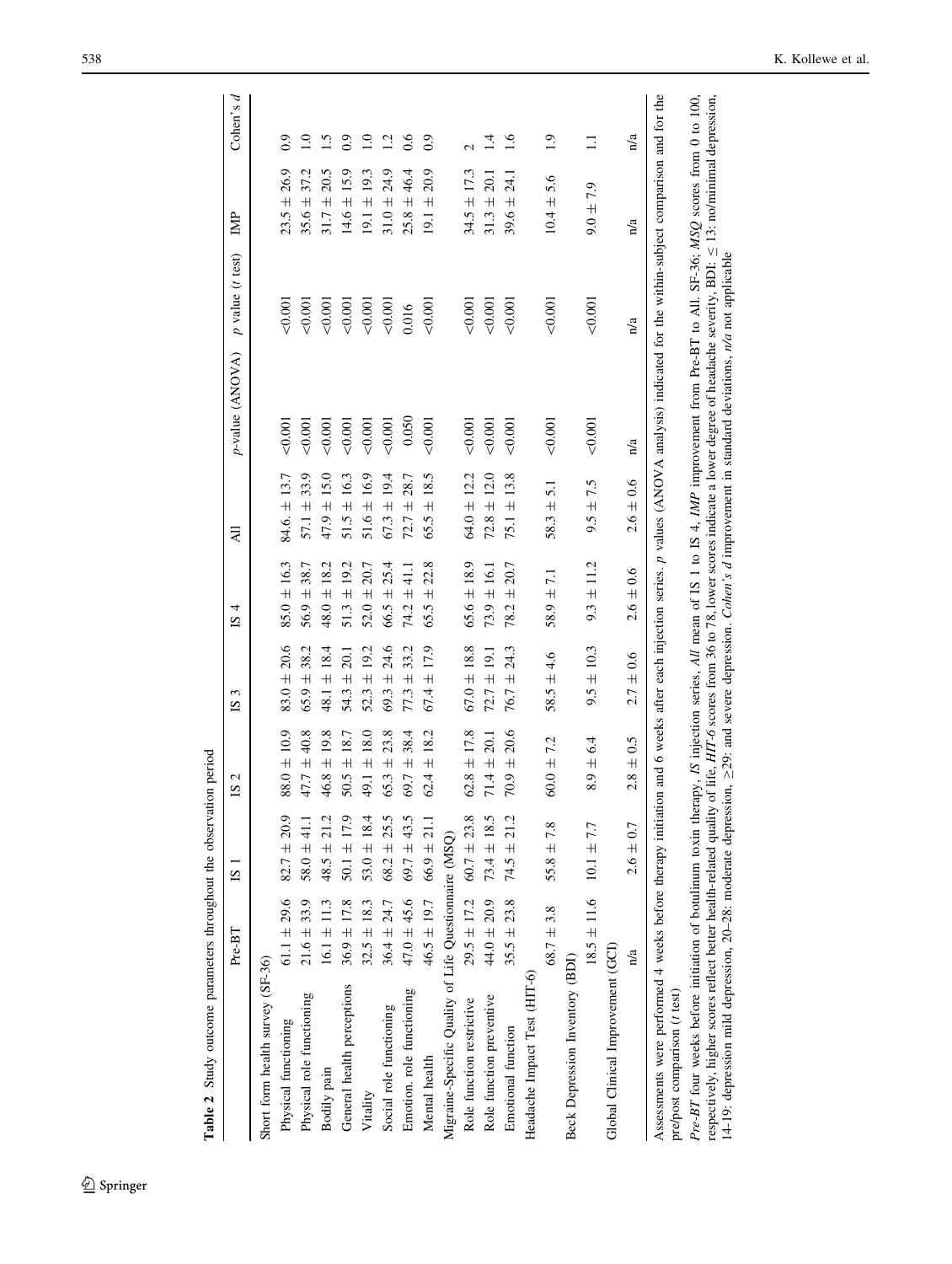#### <span id="page-6-0"></span>Compliance with ethical standards

Conflict of interest KK and BM received travel grants and honoraria for lectures from Allergan, Ipsen and Merz. LP received travel grants from Ipsen and Merz. MK received honoraria for lectures from Allergan. DD received honoraria for consultations from Allergan, Bayer, Eisai, IAB- Interdisciplinary Working Group for Movement Disorders, Ipsen, Merz, Syntaxin and UCB. He is shareholder of Allergan and holds several patents on Botulinum Toxins. CE, DUW and DF state that they have no conflict of interest.

#### References

- Aoki KR (2003) Evidence for antinociceptive activity of botulinum toxin type A in pain management. Headache 43(Suppl 1):S9– S15
- Aurora S et al (2010) OnabotulinumtoxinA for treatment of chronic migraine: results from the double-blind, randomized, placebocontrolled phase of the PREEMPT 1 trial. Cephalalgia 30:793–803. doi:[10.1177/0333102410364676](http://dx.doi.org/10.1177/0333102410364676)
- Aurora SK et al (2011) OnabotulinumtoxinA for treatment of chronic migraine: pooled analyses of the 56-week PREEMPT clinical program. Headache J Head Face Pain 51:1358–1373. doi:[10.](http://dx.doi.org/10.1111/j.1526-4610.2011.01990.x) [1111/j.1526-4610.2011.01990.x](http://dx.doi.org/10.1111/j.1526-4610.2011.01990.x)
- Aurora SK, Dodick DW, Diener HC, DeGryse RE, Turkel CC, Lipton RB, Silberstein SD (2014) OnabotulinumtoxinA for chronic migraine: efficacy, safety, and tolerability in patients who received all five treatment cycles in the PREEMPT clinical program. Acta Neurol Scand 129:61–70. doi[:10.1111/ane.12171](http://dx.doi.org/10.1111/ane.12171)
- Bagley CL, Rendas-Baum R, Maglinte GA, Yang M, Varon SF, Lee J, Kosinski M (2012) Validating migraine-specific quality of life questionnaire v2.1 in episodic and chronic migraine. Headache J Head Face Pain 52:409–421. doi:[10.1111/j.1526-4610.2011.](http://dx.doi.org/10.1111/j.1526-4610.2011.01997.x) [01997.x](http://dx.doi.org/10.1111/j.1526-4610.2011.01997.x)
- Bigal ME, Rapoport AM, Sheftell FD, Tepper SJ, Lipton RB (2004) Transformed migraine and medication overuse in a tertiary headache centre–clinical characteristics and treatment outcomes. Cephalalgia 24:483–490
- Bigal ME, Serrano D, Reed M, Lipton RB (2008) Chronic migraine in the population: burden, diagnosis, and satisfaction with treatment. Neurology 71:559–566. doi[:10.1212/01.wnl.0000323925.](http://dx.doi.org/10.1212/01.wnl.0000323925.29520.e7) [29520.e7](http://dx.doi.org/10.1212/01.wnl.0000323925.29520.e7)
- Binder W, Brin M, Blitzer A, Schoenrock L, Pogoda J (2000) Botulinum toxin type A (BOTOX) for treatment of migraine headaches: an open-label study. Otolaryngol Head Neck Surg 123:669–676. doi:[10.1067/mhn.2000.110960](http://dx.doi.org/10.1067/mhn.2000.110960)
- Blumenfeld A, Silberstein SD, Dodick DW, Aurora SK, Turkel CC, Binder WJ (2010) Method of injection of OnabotulinumtoxinA for chronic migraine: a safe, well-tolerated, and effective treatment paradigm based on the PREEMPT clinical program: October 2010. Headache J Head Face Pain 50:1406–1418. doi[:10.1111/j.1526-4610.2010.01766.x](http://dx.doi.org/10.1111/j.1526-4610.2010.01766.x)
- Blumenfeld A et al (2011) Disability, HRQoL and resource use among chronic and episodic migraineurs: results from the international burden of migraine study (IBMS). Cephalalgia 31:301–315. doi:[10.1177/0333102410381145](http://dx.doi.org/10.1177/0333102410381145)
- Buse DC, Manack A, Serrano D, Turkel C, Lipton RB (2010) Sociodemographic and comorbidity profiles of chronic migraine and episodic migraine sufferers. J Neurol Neurosurg Psychiatry 81:428–432. doi:[10.1136/jnnp.2009.192492](http://dx.doi.org/10.1136/jnnp.2009.192492)
- Buse DC, Manack AN, Fanning KM, Serrano D, Reed ML, Turkel CC, Lipton RB (2012) Chronic Migraine Prevalence. Headache J Head Face Pain 52:1456–1470. doi:[10.1111/j.1526-4610.2012.](http://dx.doi.org/10.1111/j.1526-4610.2012.02223.x) [02223.x](http://dx.doi.org/10.1111/j.1526-4610.2012.02223.x)
- Cady RK, Schreiber CP, Porter JAH, Blumenfeld AM, Farmer KU (2011) A multi-center double-blind pilot comparison of OnabotulinumtoxinA and topiramate for the prophylactic treatment of chronic migraine. Headache J Head Face Pain 51:21–32. doi:[10.](http://dx.doi.org/10.1111/j.1526-4610.2010.01796.x) [1111/j.1526-4610.2010.01796.x](http://dx.doi.org/10.1111/j.1526-4610.2010.01796.x)
- Castillo J, Muñoz P, Guitera V, Pascual J (1999) Epidemiology of chronic daily headache in the general population. Headache J Head Face Pain 39:190–196
- Cernuda-Morollon E, Ramon C, Larrosa D, Alvarez R, Riesco N, Pascual J (2014) Long-term experience with onabotulinumtoxinA in the treatment of chronic migraine: what happens after 1 year? Cephalalgia. doi[:10.1177/0333102414561873](http://dx.doi.org/10.1177/0333102414561873)
- Cohen J (1992) A power primer. Psychol Bull 112:155–159
- Conway S, Delplanche C, Crowder J, Rothrock J (2005) Botox therapy for refractory chronic migraine. Headache 45:355–357
- Cui M, Khanijou S, Rubino J, Aoki KR (2004) Subcutaneous administration of botulinum toxin a reduces formalin-induced pain. Pain 107:125–133
- Diener HC, Weimar C (2012) Therapie der Migräne. In: Leitlinien für Diagnostik und Therapie in der Neurologie. Thieme Verlag, **Stuttgart**
- Diener HC, Bussone G, Van Oene J, Lahaye M, Schwalen S, Goadsby P, Group\* T-M-S (2007) Topiramate reduces headache days in chronic migraine: a randomized, double-blind, placebo-controlled study. Cephalalgia 27:814–823. doi[:10.1111/j.1468-2982.](http://dx.doi.org/10.1111/j.1468-2982.2007.01326.x) [2007.01326.x](http://dx.doi.org/10.1111/j.1468-2982.2007.01326.x)
- Diener H et al (2010) OnabotulinumtoxinA for treatment of chronic migraine: results from the double-blind, randomized, placebocontrolled phase of the PREEMPT 2 trial. Cephalalgia 30:804–814. doi:[10.1177/0333102410364677](http://dx.doi.org/10.1177/0333102410364677)
- Dodick D, Mauskop A, Elkind A, DeGryse R, Brin M, Silberstein S (2005) Botulinum toxin type a for the prophylaxis of chronic daily headache: subgroup analysis of patients not receiving other prophylactic medications: a randomized double-blind, placebocontrolled study. Headache 45:315–324
- Dressler D, Tacik P, Adib Saberi F (2014) Botulinum toxin therapy of cervical dystonia: comparing onabotulinumtoxinA ( $Botox^{\otimes}$ ) and incobotulinumtoxinA (Xeomin®). J Neural Transm 121:29-31. doi[:10.1007/s00702-013-1076-z](http://dx.doi.org/10.1007/s00702-013-1076-z)
- Durham PL, Cady R, Cady R (2004) Regulation of calcitonin generelated peptide secretion from trigeminal nerve cells by botulinum toxin type A: implications for migraine therapy. Headache 44:35-42. doi[:10.1111/j.1526-4610.2004.04007.x](http://dx.doi.org/10.1111/j.1526-4610.2004.04007.x) (discussion 42–3)
- Evers S, Rahmann A, Vollmer-Haase J, Husstedt IW (2002) Treatment of headache with botulinum toxin A—a review according to evidence-based medicine criteria. Cephalalgia 22:699–710
- Finzi E, Rosenthal NE (2014) Treatment of depression with onabotulinumtoxinA: a randomized, double-blind, placebo controlled trial. J Psychiatr Res 52:1–6. doi[:10.1016/j.jpsychires.](http://dx.doi.org/10.1016/j.jpsychires.2013.11.006) [2013.11.006](http://dx.doi.org/10.1016/j.jpsychires.2013.11.006)
- Freitag FG, Diamond S, Diamond M, Urban G (2008) Botulinum toxin type A in the treatment of chronic migraine without medication overuse. Headache 48:201–209. doi[:10.1111/j.1526-](http://dx.doi.org/10.1111/j.1526-4610.2007.00963.x) [4610.2007.00963.x](http://dx.doi.org/10.1111/j.1526-4610.2007.00963.x)
- Guitera V, Munoz P, Castillo J, Pascual J (2002) Quality of life in chronic daily headache: a study in a general population. Neurology 58:1062–1065. doi[:10.1212/wnl.58.7.1062](http://dx.doi.org/10.1212/wnl.58.7.1062)
- Headache Classification Committee of the International Headache S (2013) The international classification of headache disorders, 3rd edition (beta version). Cephalalgia 33:629–808. doi[:10.1177/](http://dx.doi.org/10.1177/0333102413485658) [0333102413485658](http://dx.doi.org/10.1177/0333102413485658)
- Jackson JL, Kuriyama A, Hayashino Y (2012) Botulinum toxin A for prophylactic treatment of migraine and tension headaches in adults: a meta-analysis. Jama 307:1736–1745